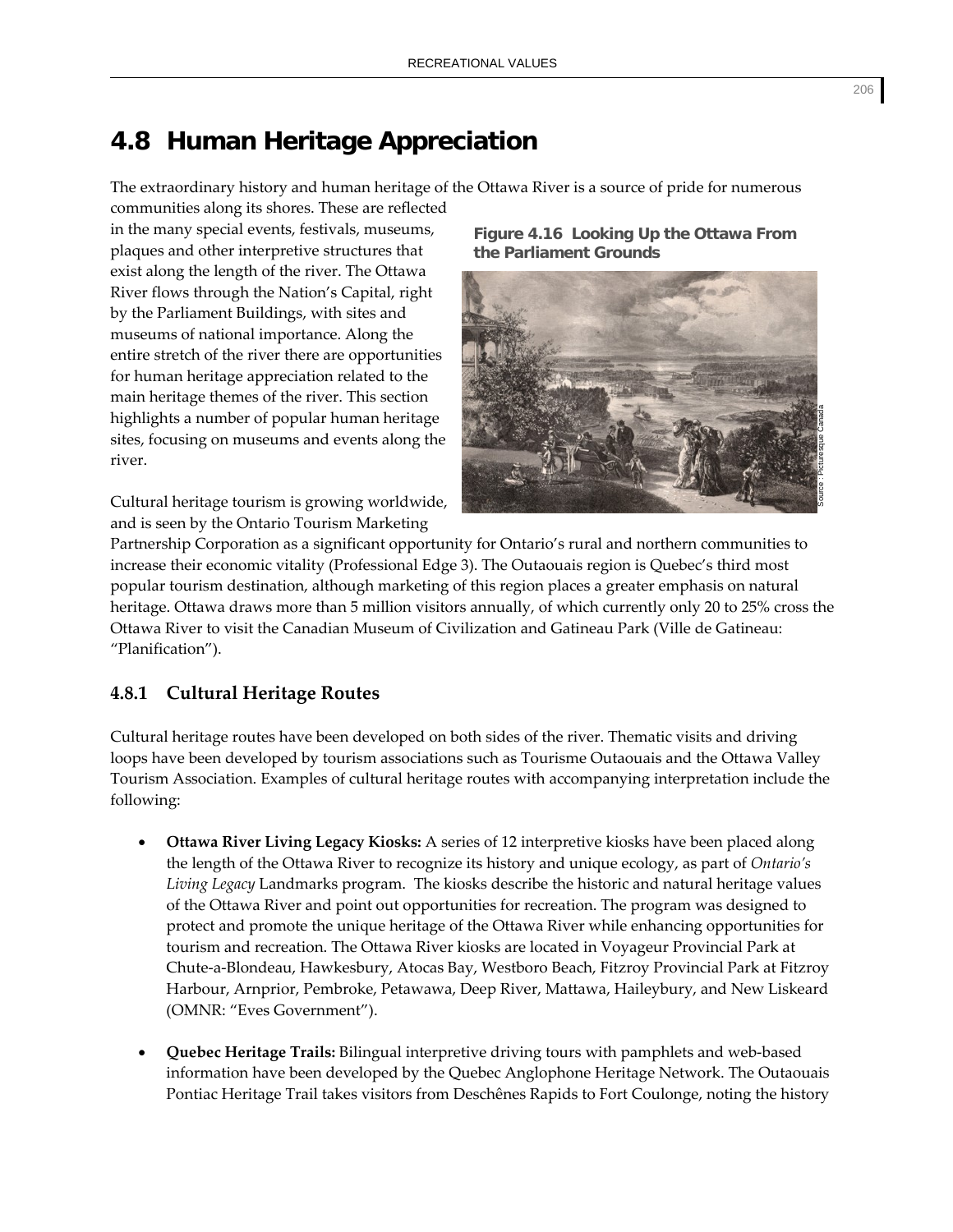and significant heritage sites at each. The Vaudreuil Hudson Heritage Trail takes visitors by the Ottawa River, beginning at the Lake of Two Mountains and following the south shore of the Ottawa River until Choisy, west of Alstonvale. The Abitibi‐Témiscamingue Heritage Trail follows the Ottawa River from the town of Témiscaming up through Ville‐Marie; it then explores Rouyn‐Noranda and Val d'Or. Finally, the Bas Gatineau Heritage Trail covers this important tributary to where it joins the Ottawa River (QAHN).

- **Talking Up the Ottawa Driving Tour:** A heritage tour by car of the Lower Ottawa River called "Talking Up the Ottawa" was developed by *Rideau Watch*, an organization that no longer exists. The tapes accompany drivers on a loop through the Quebec and Ontario sides of the Lower Ottawa River between Montreal and Ottawa, and make use of the ferry crossings. The layered history of riverside landmarks is explored in detail, and visible traces in the landscape are indicated. The tapes now have limited availability but can be found in public libraries.
- **Circuit Champlain en Nouvelle‐France:** This driving tour follows Samuel de Champlain's extensive travels in Ontario and Quebec, taking visitors to important francophone sites and landscapes. The Ottawa River is part of this driving tour.

# **4.8.2 Museums and Cultural Centres**

There are numerous museums and cultural centres of note along the Ottawa Valley, many of which focus on the history and cultural heritage of the river valley. This section will describe a few outstanding examples in detail. Several of Canada's national museums are concentrated in the National Capital region. The Ottawa River is home to at least 8 national historic sites linked to the exceptional history of the river. Numerous pioneer villages, community museums, and historic houses offer opportunities for visitors and residents for local heritage appreciation.

#### **National Museums and Historic Sites**

- The **Sainte‐Anne‐de‐Bellevue Canal National Historic Site** links Lake Saint‐Louis and the Lake of Two Mountains, at the mouth of the Ottawa River. The canal, built in 1843 for commercial purposes, was an integral part of the Montreal‐Ottawa‐Kingston shipping route.
- **Carillon Canal National Historic Site** is located between the Carillon generating station and the Dollard‐des‐Ormeaux Park. It gives access to the current Carillon canal and the remains previous canals.
- The **Carillon Barracks National Historic Site** houses the Museum of the Argenteuil County Historical Society in the original buildings of the canal superintendant and the toll collector, as well as the historic British military barracks. An interpretation centre at the Carillon hydroelectric generating station is open to the public. In 1995, there were 45,000 visitors to the site (Hydro Québec: Bassin inférieur 5‐1).
- Located on the shores of the Ottawa River in Gatineau, the **Canadian Museum of Civilization** tells the story of Canada's past, as well as housing several exhibitions related to the heritage of Canada's Aboriginal Peoples.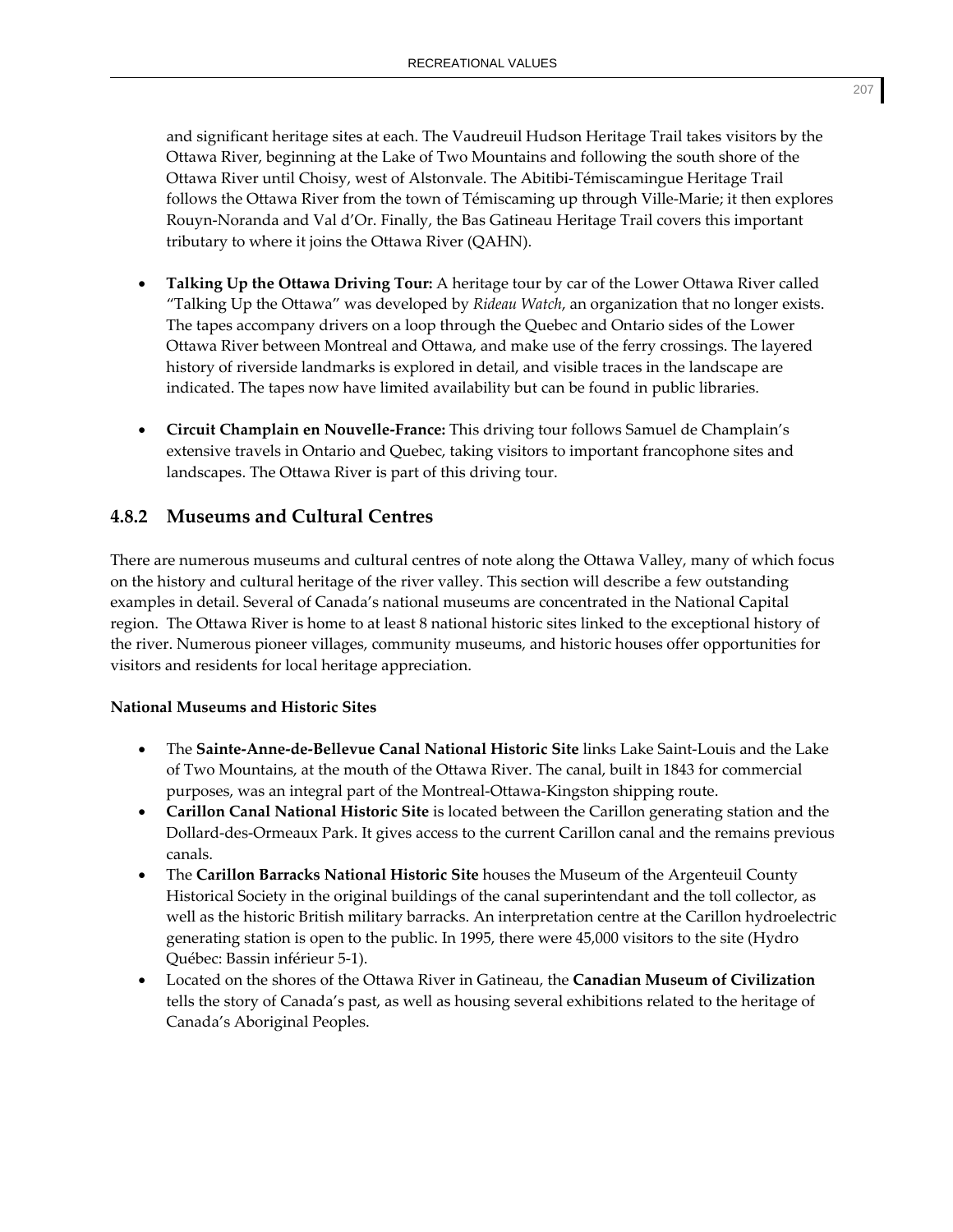- Located across the river in Ottawa, the **Laurier House National Historic Site** was the home of two Canadian Prime Ministers, Sir Wilfred Laurier and William Lyon Mackenzie King. **Figure 4.17 Manoir Papineau**
- The **Billings Estate Museum and National Historic Site** is a local Ottawa history museum built in 1829 by Braddish Billings. It is Ottawa's oldest wood‐ framed house. The museum interprets Ottawa's history and heritage (City of Ottawa: "Billings Estate Museum").
- The **Rideau Canal National Historic Site** enters the Ottawa River at Ottawa. The Rideau Waterway is also a Canadian Heritage River, and the Rideau Canal is included on Parks Canada's list of the top 11 sites that will be nominated for UNESCO World Heritage Status (Friends of the Rideau).
- The **Manoir Papineau National Historic Site** is located in Montebello and commemorates Louis‐ Joseph Papineau, his manor house and the domain of Montebello.
- **Fort Témiscamingue National Historic Site** commemorates the role played by this trading post

**National Historic Site** 



over nearly 200 years. Built between 1679 and 1685, this was the largest trading post on the Ottawa built under the French. Run by Parks Canada, the Historic Site interprets the long First Nations presence in the region, and the fur trade merchants and monopolies (Tourisme Québec: "Fort Témiscamingue").

In addition, numerous historic plaques commemorating national historic sites, events and people can be visited along the Ottawa River, with many more in Ottawa itself (see Appendix C for a list of federal plaques). The Ontario Heritage Foundation has placed a number of provincial plaques along the river that directly relate to the human heritage themes identified in this Background Study (see Appendix D for a list of provincial plaques).

## **Regional Museums and Interpretation Centres**

There are several community museums along the river, with displays that relate to one or more of the major themes of Ottawa River history, including fur‐trading, logging, hydroelectricity development and settlement. The following is not an exhaustive list of museums along the river.

- Chez l'Ancien Agricultural Museum located in Casselman, Ontario, features 19th century agricultural equipment.
- The Centre d'interprétation du Patrimoine de Plaisance presents Plaisance in three different historical periods, and explores the forestry industry in the Outaouais region.
- Musée des Pionniers, Saint‐André‐Avellin, Quebec, houses artefacts linked to 19th century pioneers of the area.
- The Bytown Museum, located on the Rideau Canal in downtown Ottawa in a historic building, focuses on the history of Ottawa, including the logging industry.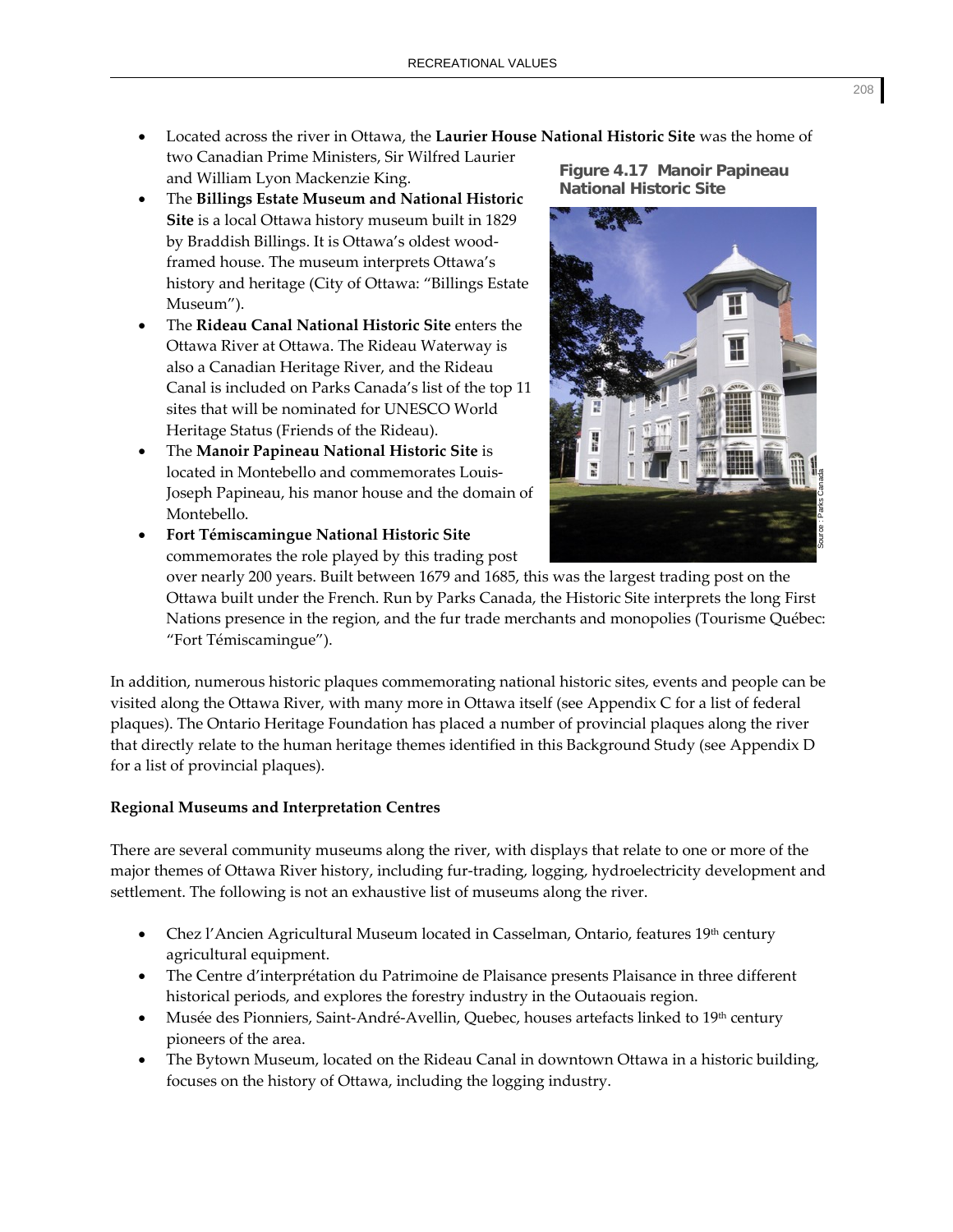- The Musée de l'Auberge Symmes, a regional history museum in Aylmer, Quebec, is located at the site of a former Ottawa River wharf and steamboat stopover.
- The Arnprior and District Museum houses items from Scottish Laird Archibald McNab, as well as the lumbering era.
- McDougall Mill Museum, Renfrew.
- The Waba Cottage Museum, at White Lake along the Madawaska River, tells the story of infamous Scottish settler Archibald McNab.
- Madonna House Pioneer Museum, Combermere.
- The Ross Township Museum, Foresters Falls, is a former pioneer home from the Muskrat Lake area that depicts life in the mid to late 1800s.
- The Bonnechere Museum, Eganville, interprets local history along this tributary as well as the forestry industry.
- The Coulonge Chutes nature and heritage site offers outdoor interpretation of the logging era.
- Polish Kashub Heritage Museum and Wilno Heritage Park, Wilno, Ontario.
- The Murray L. Moore Hydro Museum, Pembroke, is housed in the original diesel room of the Pembroke Electric Light Co. Ltd.
- The Pembroke Heritage Murals form an outdoor art gallery illustrating scenes from Pembroke's past, many of which relate directly to the Ottawa River, including the Timber Raft, the Steamboat, and the Pointer Boats.
- Canadian Forces Base Petawawa Military Museums.
- The Canadian Clock Museum, Deep River.
- The School House Museum in Rolphton explores the development of hydroelectric and nuclear power.
- The Voyageur Heritage Centre/Musée du Voyageur, Mattawa, Ontario, displays the fur‐trading and voyageur era, complete with a fur‐trader's birchbark canoe.
- The Algonquin Trading Post, Deacon, Golden Lake, is a craft store with interpretation of traditional objects.
- The Algonquin Culture and Heritage Centre, Pikwàkanagàn, Golden Lake, displays Algonquin traditions and history including birch bark canoes.
- The Northern Ontario Mining Museum, Cobalt.
- The Musée du Patrimoine de Haileybury explores local heritage and events.
- The Little Claybelt Homesteader's Museum commemorates the settlement of the northwest shore of Lake Temiskaming, including pioneer life and commerce.
- Latchford Logging Museum.

#### **Figure 4.18 Pembroke Heritage Murals: The Timber Raft**

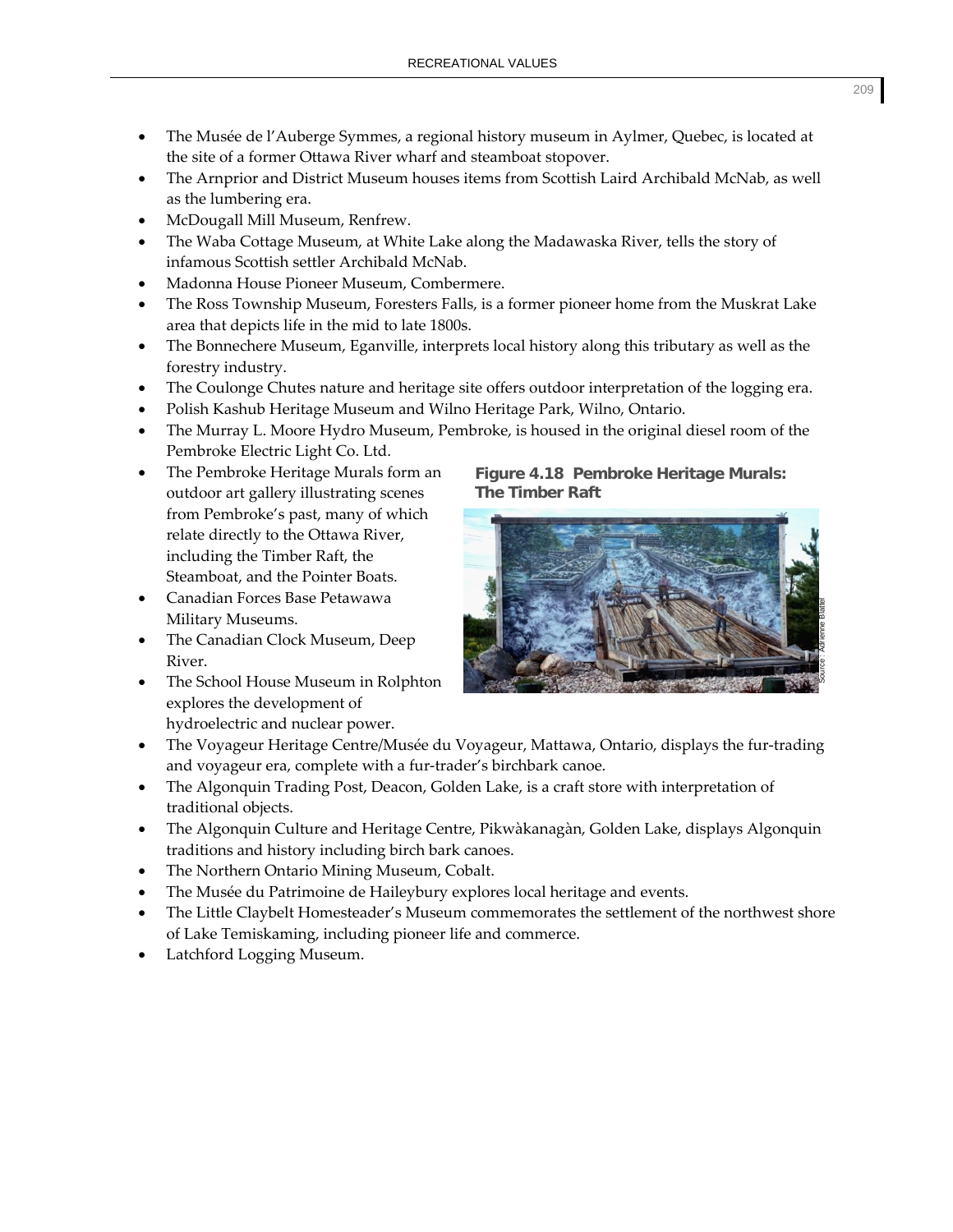#### **Heritage Houses**

The Ottawa River's exceptional heritage houses are open to visitors and include the following:

- The **Macdonell‐Williamson House** in East Hawkesbury is the historic home of 19th century fur trader John Macdonell. The house was used for milling, warehousing and freight-forwarding. Guided tours are available upon request (Maison Macdonell‐Williamson House).
- **Pinhey's Point Historic Site**, located on the shores of the Ottawa River, is the former "Horaceville" estate of Hamnett Kirkes Pinhey, a British settler who became a leader in Upper Canadian Society. The 19th century stone **Figure 4.19 Maplelawn Estate and**

house serves as a museum today (City of Ottawa: Pinhey's Point).

- **Maplelawn Estate and Gardens** is a classified national site and the second oldest stone building in Ottawa. Established in 1831 by a Scottish immigrant, it is one of the few known surviving early 19<sup>th</sup> century walled gardens in Canada.
- The **George Bryson Cultural House** is located near Fort Coulonge‐Davidson in the Pontiac Region. Scottish farmer, lumber merchant and early pioneer,

**Gardens** 

George Bryson Sr. built the house, which contains typical features of 19<sup>th</sup> century Scottish merchant houses in both Lower and Upper Canada. Buildings associated with the house are also open to the public, including a blacksmith's shop, ice room, stables, barns and depots. Exhibition rooms display key themes linked with the Ottawa River, including forestry, timber driving and fur trapping. In 1980, the Bryson House was declared a Historical Monument.

• La **Maison du Colon** is Ville‐Marie's oldest house, and interprets the history of the settlement of the Quebec Témiscamingue region as well as the role of the Oblates in colonizing the area (Société de développement du Témiscamingue: "Maison du Colon").

## **Re‐Created Villages**

Pioneer and demonstration villages along the Ottawa River include the following:

- The **Cumberland Heritage Village Museum** explores village and rural life in the Lower Ottawa Valley between 1890 and 1930, focusing on the changes brought about by industrialization. This pioneer village includes 27 buildings and a functioning sawmill (Destination Ontario: "Cumberland Heritage Village Museum").
- The **Champlain Trail Museum and Pioneer Village**, located in Pembroke, Ontario, showcases Ottawa Valley history with interpretive displays, a  $19<sup>th</sup>$  century log home, a schoolhouse, church and other heritage buildings. The museum is noted for its collection of lumber-related artefacts (Ottawa Valley Guide: "Pembroke Museum").
- The **Village of Douglas**, Ontario, is an entirely Irish‐themed village.
- The **T.E. Draper**, the biggest steamtug on the Lac des Quinze, can be visited in Angliers, Quebec. Just next‐door is the **Chantier Gédéon**, a re‐created logging camp from the 1930s and 40s.

Source : Ottawa River Legacy Landmark Network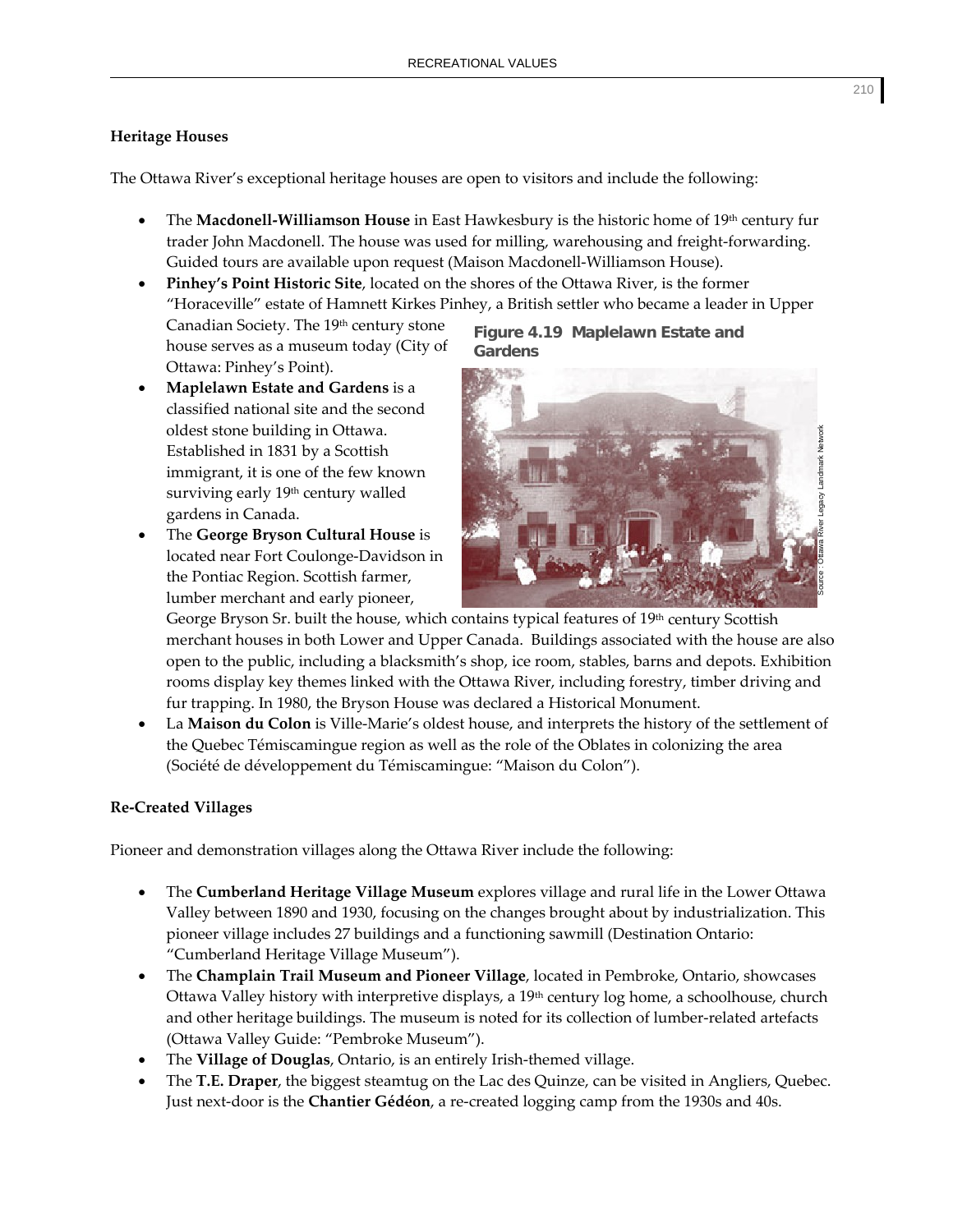## **4.8.3 Festivals and Events**

Along the Ottawa River, many festivals and events highlight local culture and heritage. Others centre around sporting events and outdoor activities. The National Capital Region hosts several large-scale

annual festivals, including the **Canadian Tulip Festival** in May and the **Ottawa International Jazz Festival**. The riverside MRCs on the Quebec side of the Lower Ottawa River are home to over 40 events – for the most part, local festivals (Hydro Québec: Bassin inférieur 5‐1). The region of Abitibi‐Témiscamingue hosts over 30 cultural and sporting events.

Festivals highlighting local culture revolve around regional food, craft, trades and traditions. Along the Lower Ottawa River, events include the **River Fest** (Festival de la rive), in Hawkesbury in late July, featuring fairgrounds, kayak demonstrations, regional and

#### **Figure 4.20 Canadian Tulip Festival**



ethnic food sampling, and an outdoor craft exhibition (PRTA 43). **Agri‐Tour** takes place in September in Prescott-Russell, during which non-traditional agribusinesses open their doors to the public for tastings and tours. **The Curd Festival**, in St‐Albert, Prescott‐Russell, is a popular wine and cheese tasting event hosted by the local St‐Albert Cheese Factory cooperative in mid‐August. The Cheese Factory produces the famous St‐Albert cheddar using century‐old traditions. **L'écho d'un people** – an annual, large‐scale production covering four centuries of francophone history in North America and Ontario – is held in Casselman in the summer.

In the Ottawa Valley, waterfront festivals such as the **Pembroke Waterfront Festival** highlight local culture in the summertime. The **Canadian Polish/Kashub Festival** in Wilno in May focuses on the unique Polish community of Wilno. Barry's Bay hosts **Timberfest**, an event celebrating timbering heritage each February.

Along the river's upper stretches, the **MinoPijawok‐Wigwamada Festival** in Abitibi‐Témiscamingue highlights Algonquin culture. The **Pikwakanagan Traditional Pow Wow** is held each August at Golden Lake. A **Lumberman Competition** takes place in mid‐July in Ville‐Marie, and in August the **Foire Gourmande de l'Abitibi** in Ville‐Marie features regional products, tastings, meals, cooking, and workshops.

**Canada Day Celebrations** on the 1st of July take place in communities all along the river and are another opportunity to experience the flavour of each region. Many communities in Quebec celebrate the **Fête national du Québec** on June 24<sup>th</sup>. In winter, many communities on both sides of the river hold carnivals or winter festivals, the most popular of which is **Winterlude – Bal des neiges** – North America's biggest winter festival on the frozen Rideau Canal in Ottawa in February, featuring ice sculptures, skating, fireworks and other events. Various other winter carnivals take place in communities including Aylmer, Arnprior, Quadeville, Pembroke, Chalk River, Rankin, and Deep River.